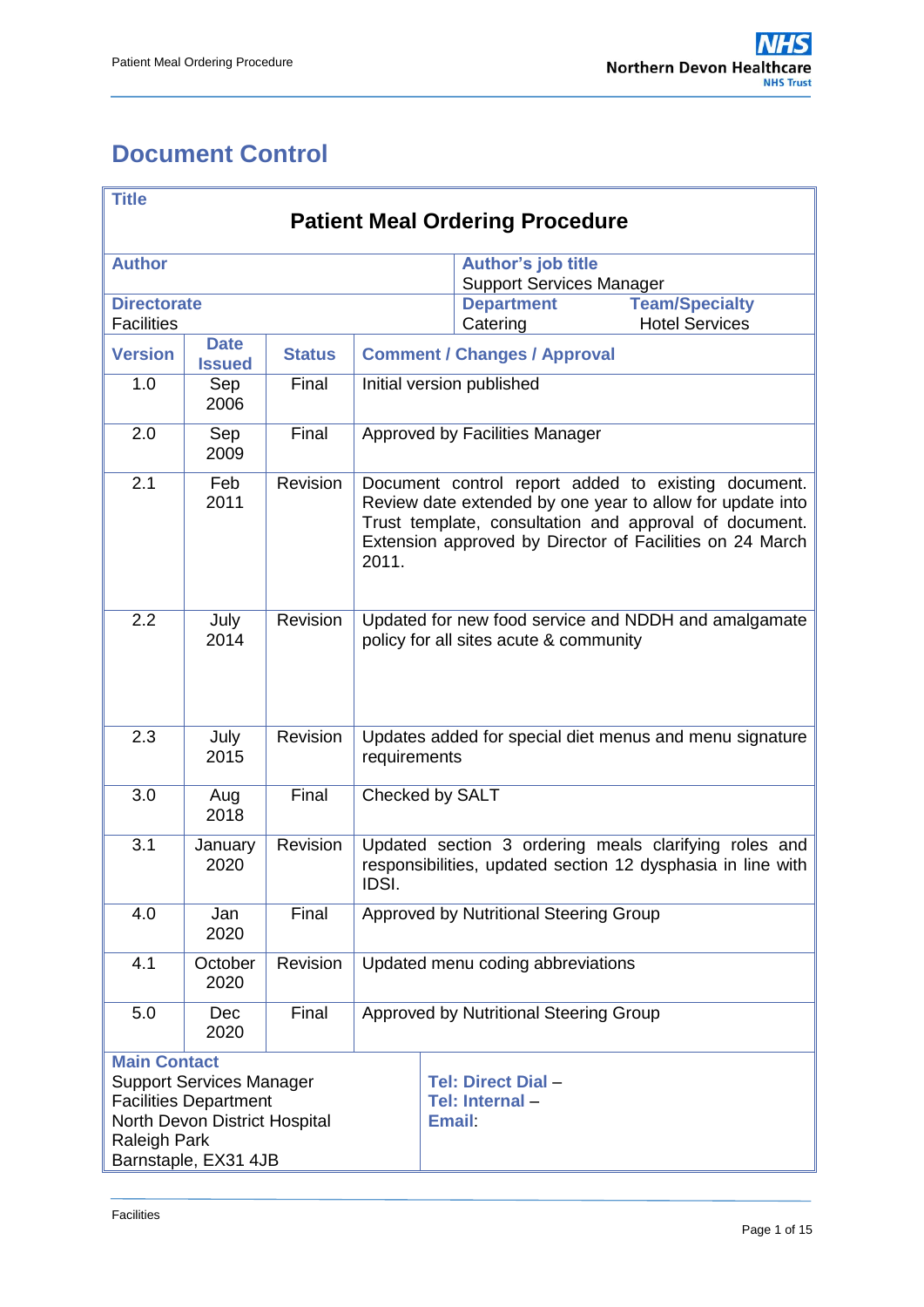| <b>Lead Director</b><br><b>Director of Facilities</b>                                                                                                                                                                                                                 |                                     |                                                                                                                                                                                                                                                                                                                   |                                                |  |  |  |  |
|-----------------------------------------------------------------------------------------------------------------------------------------------------------------------------------------------------------------------------------------------------------------------|-------------------------------------|-------------------------------------------------------------------------------------------------------------------------------------------------------------------------------------------------------------------------------------------------------------------------------------------------------------------|------------------------------------------------|--|--|--|--|
| <b>Document Class</b><br>Procedure                                                                                                                                                                                                                                    |                                     | <b>Target Audience</b><br>All Trust & Sodexo staff involved in any<br>stage of the patient food chain, including<br>artificial nutrition support, e.g. catering staff,<br>all ward staff, dieticians, nurses & midwives,<br>medical staff, speech & language therapists<br>and other allied health professionals. |                                                |  |  |  |  |
| <b>Distribution List</b><br>Senior Management                                                                                                                                                                                                                         |                                     | <b>Distribution Method</b><br>Trust's internal website                                                                                                                                                                                                                                                            |                                                |  |  |  |  |
| <b>Superseded Documents</b><br>N/A                                                                                                                                                                                                                                    |                                     |                                                                                                                                                                                                                                                                                                                   |                                                |  |  |  |  |
| <b>Issue Date</b><br>December 2020                                                                                                                                                                                                                                    | <b>Review Date</b><br>December 2023 |                                                                                                                                                                                                                                                                                                                   | <b>Review Cycle</b><br>Annual for this version |  |  |  |  |
| with<br><b>Consulted</b><br>the<br>stakeholders:<br><b>Dieticians</b>                                                                                                                                                                                                 | following                           | Contact responsible for implementation<br>and monitoring compliance:<br>N/A                                                                                                                                                                                                                                       |                                                |  |  |  |  |
| <b>Nurses</b><br>$\bullet$<br>Speech and Language<br>$\bullet$<br>Sodexo Catering<br>$\bullet$<br><b>Facilities</b><br>$\bullet$                                                                                                                                      |                                     | <b>Education/ training will be provided by:</b><br>N/A                                                                                                                                                                                                                                                            |                                                |  |  |  |  |
| <b>Approval and Review Process</b><br><b>Nutritional Steering Group</b><br>$\bullet$                                                                                                                                                                                  |                                     |                                                                                                                                                                                                                                                                                                                   |                                                |  |  |  |  |
| <b>Local Archive Reference</b><br>G:\FACILITIES PROCEDURAL DOCUMENTS\BOB\ARCHIVE<br><b>Local Path</b><br>G:\FACILITIES PROCEDURAL DOCUMENTS\BOB<br><b>Filename</b><br>G:\FACILITIES PROCEDURAL DOCUMENTS\BOB\PRO Patient Meal Ordering Procedure<br>V4.0 2020Oct.docx |                                     |                                                                                                                                                                                                                                                                                                                   |                                                |  |  |  |  |
| Policy categories for Trust's internal<br>website (Bob)                                                                                                                                                                                                               |                                     | <b>Tags for Trust's internal website (Bob)</b>                                                                                                                                                                                                                                                                    |                                                |  |  |  |  |
| <b>Facilities</b>                                                                                                                                                                                                                                                     |                                     | Food, Meals                                                                                                                                                                                                                                                                                                       |                                                |  |  |  |  |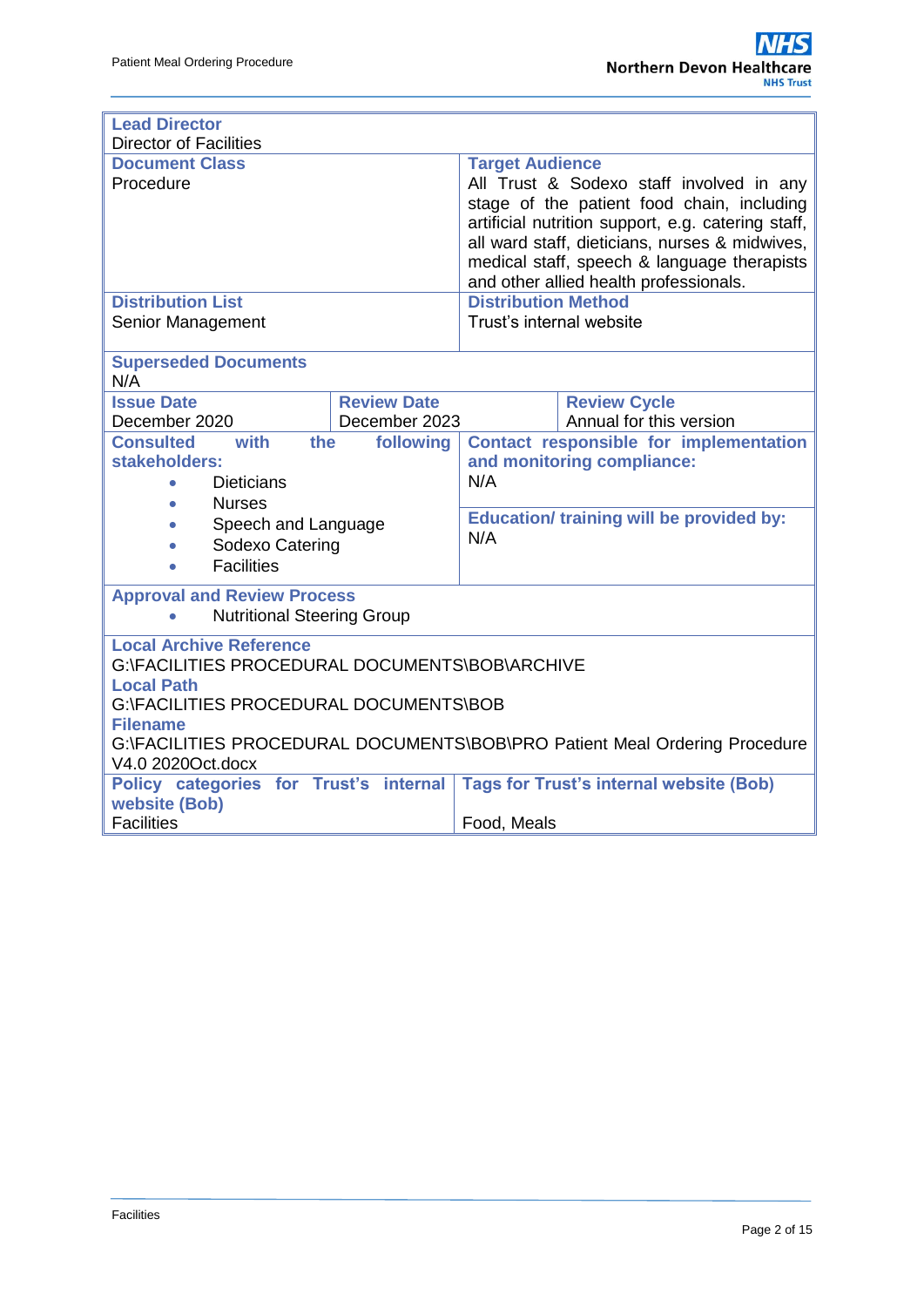#### **CONTENTS**

| 1. |  |
|----|--|
| 2. |  |
| 3. |  |
| 4. |  |
| 5. |  |
| 6. |  |
| 7. |  |
| 8. |  |
| 9. |  |
|    |  |
|    |  |
|    |  |
|    |  |
|    |  |
|    |  |
|    |  |
|    |  |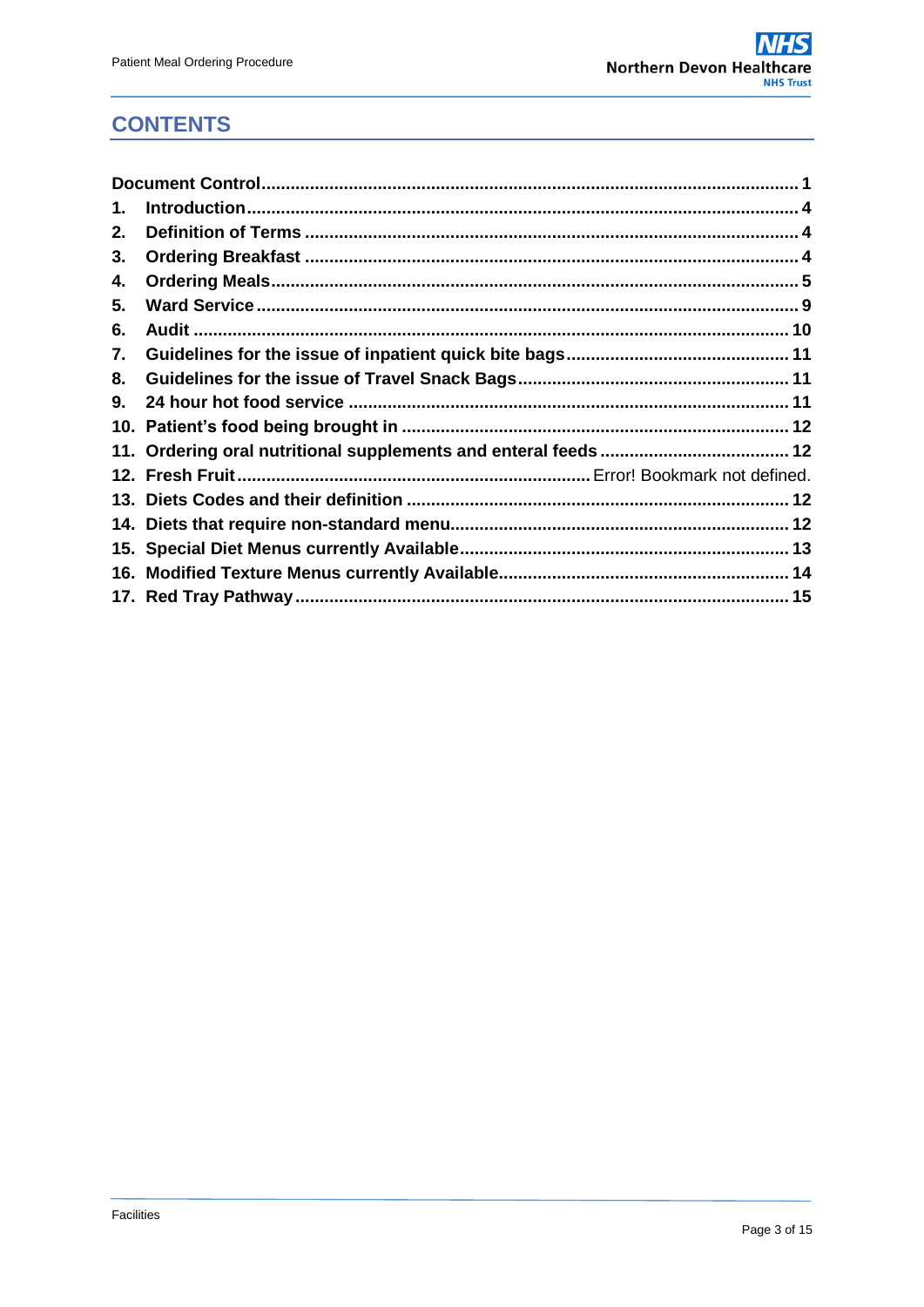#### <span id="page-3-0"></span>**1. Introduction**

**1.1.** The aim of the procedure is to formalise the meal ordering system to ensure all patients receive the appropriate meal for their requirements, and the Trust follows one procedure for the provision of patient meals.

#### <span id="page-3-1"></span>**2. Definition of Terms**

- **2.1.** PSA Patient Services Assistant
- **2.2.** Saffron Computerised menu card reading system, which also collates numbers and costs wastage
- **2.3.** SALT Speech and Language Therapist

#### <span id="page-3-2"></span>**3. Ordering Breakfast**

- **3.1.** The SALT team are responsible for decisions concerning which texture is suitable for a patient that is under their care, or for a patient with dysphagia, and updating patient information accordingly. Changes to patient's diet requirements may also be made for different reasons other than swallowing, for example gastro/intestinal needs. The Nursing staff are responsible for checking information and ensuring the patient receives the correct menu.
- **3.2.** A selection of cereals and bread is held in the ward kitchen. Breakfast items are ordered by Domestic Supervisors. The kitchen will then print out the list for the Domestic Supervisor to collect and send to the ward. Milk and bread is held in a fridge in the main kitchen for Domestic Staff to collect in the morning.
- **3.3.** There are modified breakfast options for level 3 (liquidised) and level 4 (pureed) diets. Modified breakfast advice is in every ward kitchen for domestic staff to follow in accordance with SALT advice.
- **3.4.** If a patient is on a level 3 liquidised diet, 'Kendamil' porridge can be ordered from the main kitchen and the Health Care Assistant or Nurse looking after the patient is required to mix this to the correct consistency in the ward kitchen.
- **3.5.** If a patient is on a level 4 pureed diet, this can be ordered and collected from the main kitchen by following the flow chart below.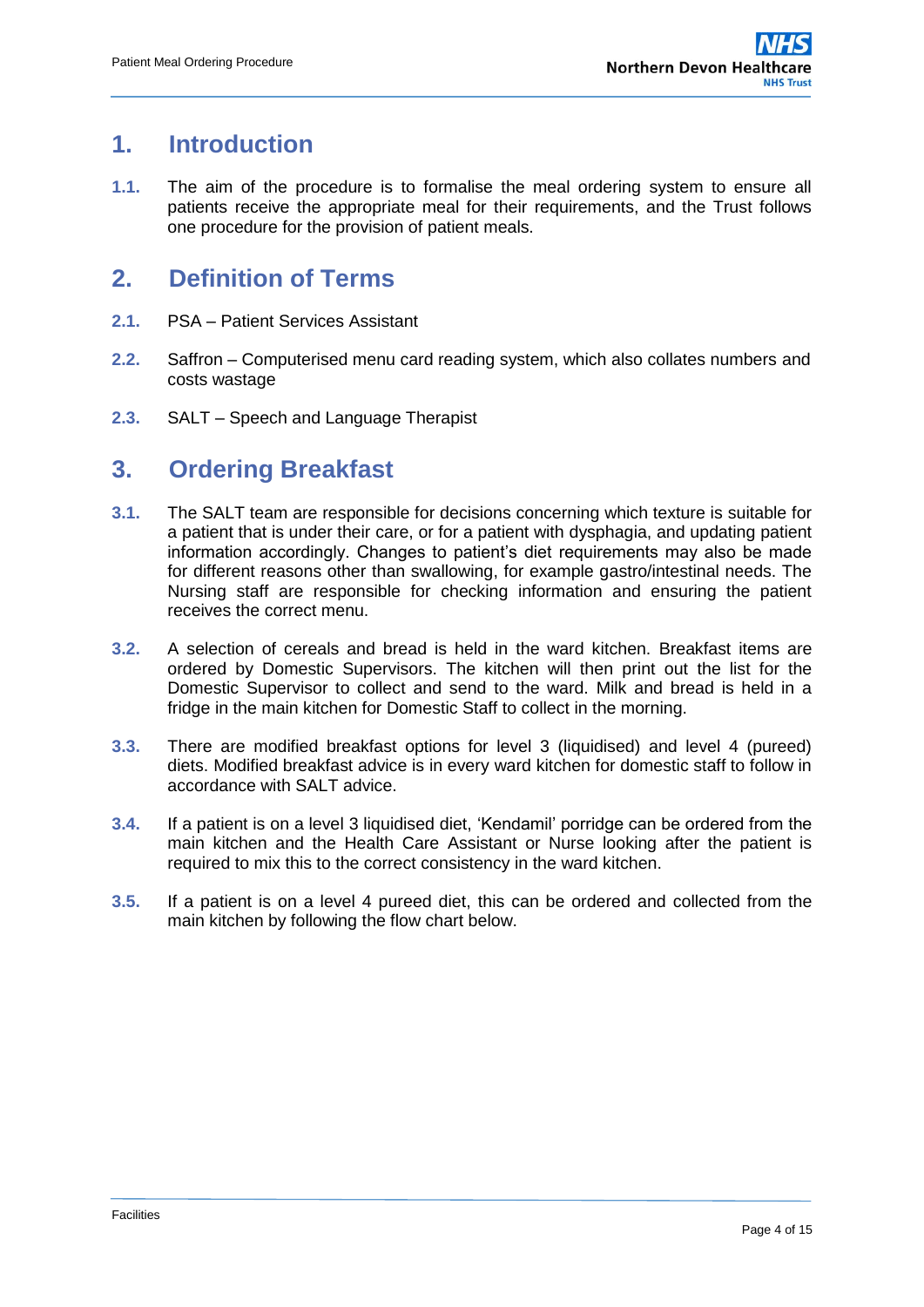# Modified Texture Breakfast Ordering Procedure



#### <span id="page-4-0"></span>**4. Ordering Meals**

- **4.1.** Menu cards are delivered to the ward on the meal trolleys on the day previous to requirement and given to the ward clerk.
- **4.2.** Menu cards for special diets, modified textures and snack boxes are available on BOB (search 'catering'). Copies should be downloaded from BOB rather than photocopied to ensure up to date version.
- **4.3.** The SALT team are responsible for decisions concerning which texture is suitable for a patient that is under their care, or for a patient with dysphagia, and updating patient information accordingly. Changes to patient's diet requirements may also be made for different reasons other than swallowing, for example gastro/intestinal needs. The Nursing staff are responsible for checking information and ensuring the patient receives correct menu.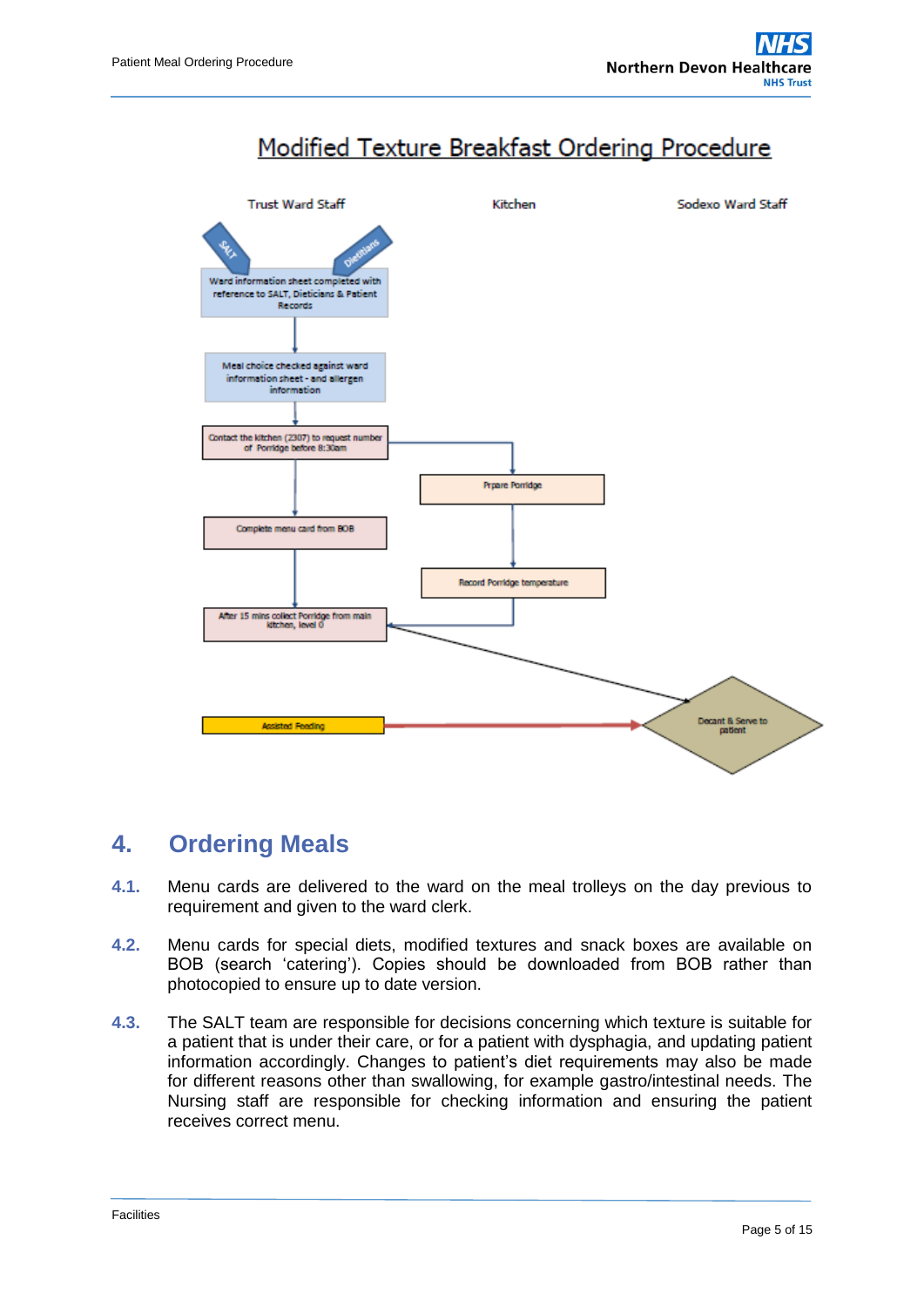- **4.4.** The PSA delivers a menu card to the bedside the day prior to meal date with afternoon beverage, i.e. Monday for Tuesday. If the patient is unable to perform this task a clinical staff member will assist. Clinical staff will fill in the name of the patient and bed number.
- **4.5.** Patients who have allergens concerns, but elect to order from the standard menu, should be advised of the risk of cross contamination and a record placed on the patient's notes and Trust risk register
- **4.6.** Note: handwritten notes added to menus are not checked by the kitchen and requests may be missed.
- **4.7.** The completed menu cards are then collected and checked by the nursing team.
- **4.8.** Ward (patient diet) Information sheet is completed by clinical staff with input for SALT and dietitians as indicated and made available for food service staff.
- **4.9.** To confirm:-
	- The correct number of menus has been completed to cover all patients
	- Menu card is signed (both lunch & supper) by nurse on duty
	- Meal choices are suitable for patient's nutritional requirements
	- Meals choices are suitable for patient allergens
	- Patients requiring modified texture meals have ordered from the correct texture menu (referring to SALT if required)
	- All patients requiring special diets have been referred to dieticians
	- 'Patient requires assistance with feeding' check box is ticked as required
- **4.10.** Allergen and nutritional information for patient meals is available on BOB (search 'Catering')
- **4.11.** Menu cards are delivered to the Patient Meals department of the Production Kitchen no later than 9.00am of the day of requirement.
- **4.12.** In the event of a patient being transferred or discharged (after completing a menu card) patient meals should be contacted as soon as possible.
- **4.13.** Special Diet and modified texture menus are available at any time, but will require 45mins preparation time for orders after 9:30am for lunch and 1:30pm for supper.
- **4.14.** The production Kitchen cannot supply food to a patient without receipt of a signed menu card.
- **4.15.** By 9:30am, the meal requirements are tabulated and the production numbers defined & chefs informed of requirements.
- **4.16.** The meal cards are placed on the appropriate meal trolley.
- **4.17.** Meal trolleys are collected, from main kitchen, by PSA's/Porters and delivered to ward. PSA's are required to check trolley contents against loading chart before leaving the kitchen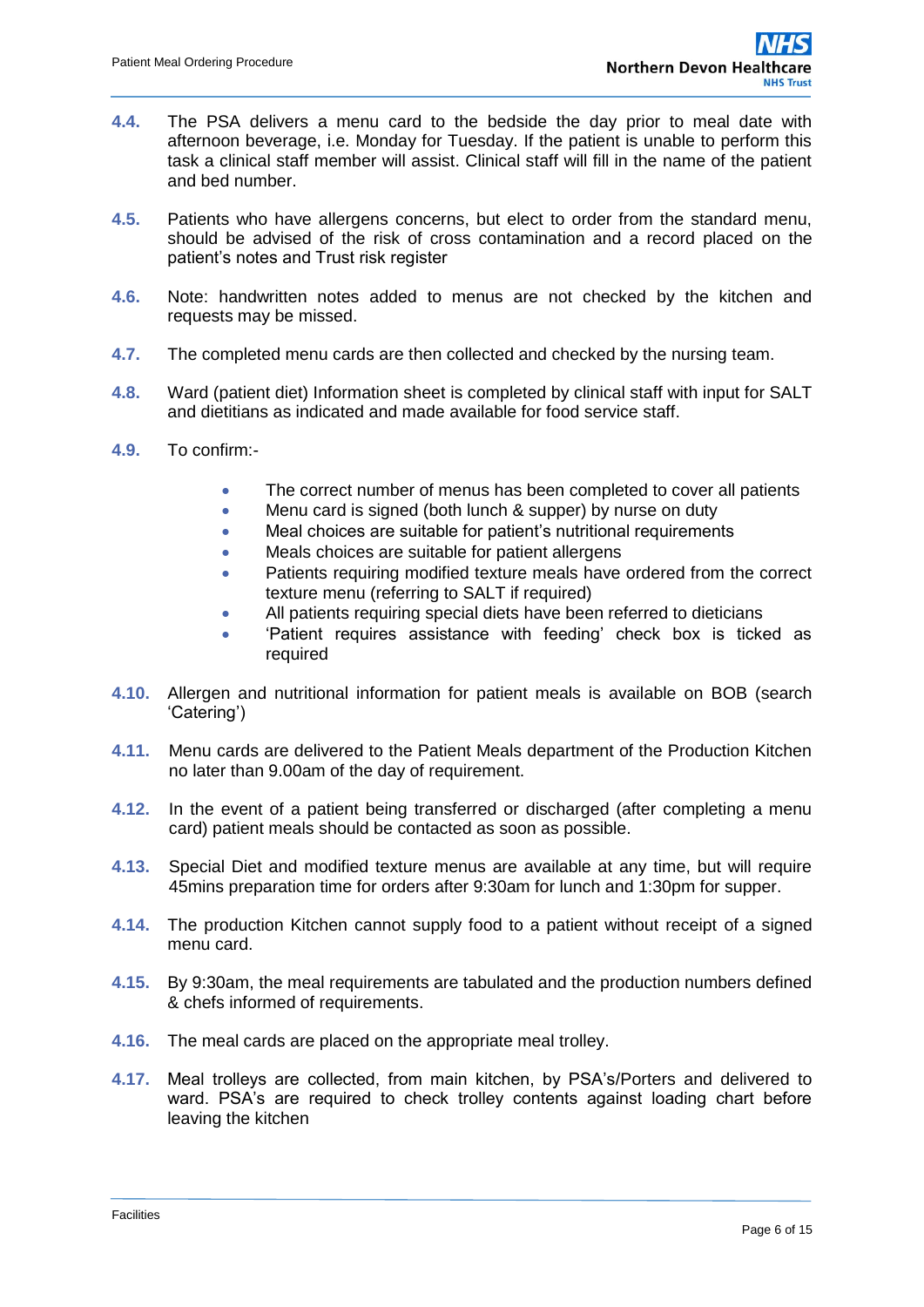- **4.18.** For admissions, late orders or transfers a limited range of hot meals, inpatient quick bite bags or sandwiches are available for collection from the main kitchen. For Lunch until 13:30 and for Supper until 18:30. The main kitchen will be closed after 7pm.
- **4.19.** For food required after 7pm inpatient quick bite bags are available from the porters lodge (EXT: 5900)
- **4.20.** Meals ordered after 9:30 for Lunch & 14:00 for Supper will need to be collected from the main kitchen.

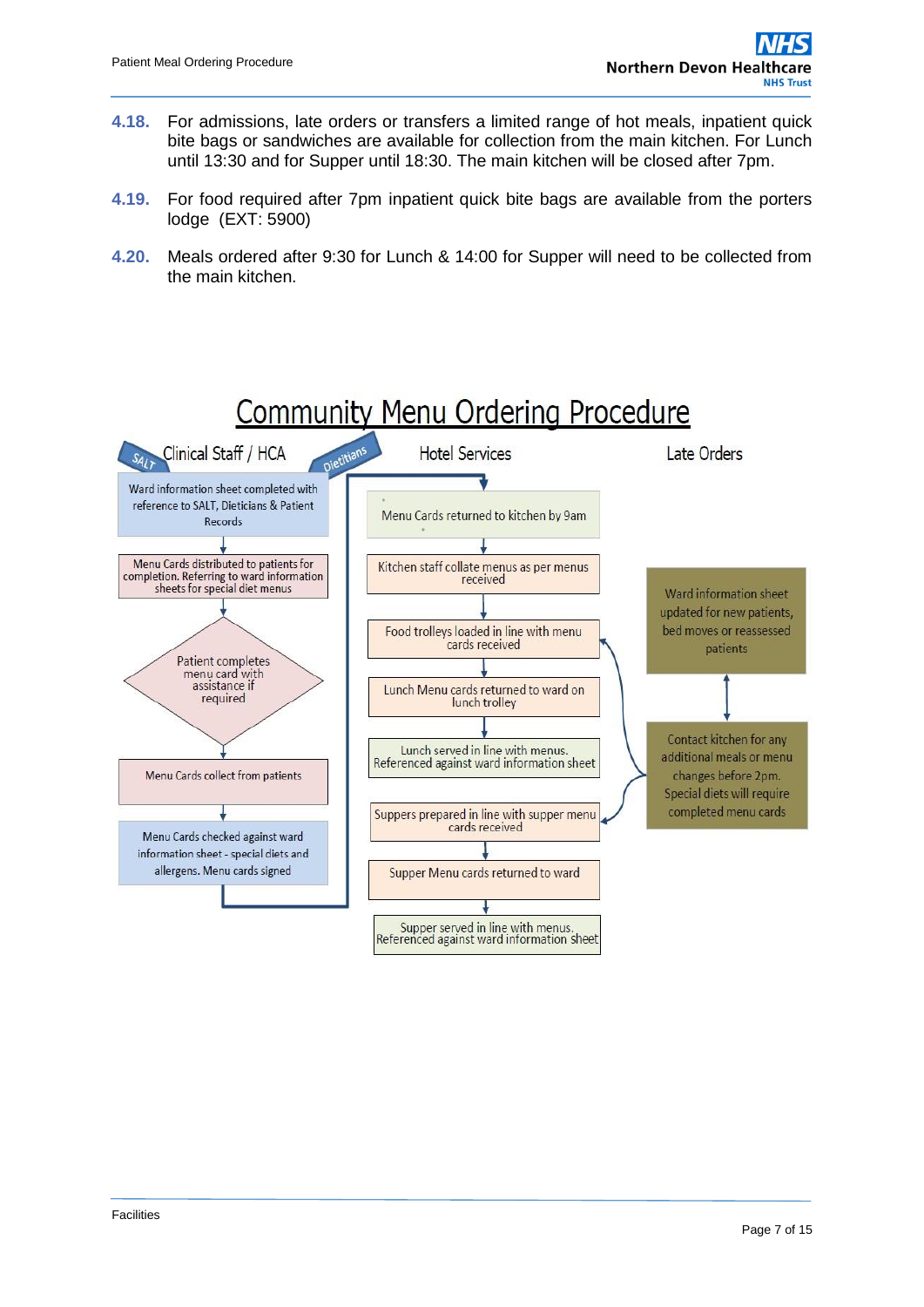

# Menu Ordering Procedure

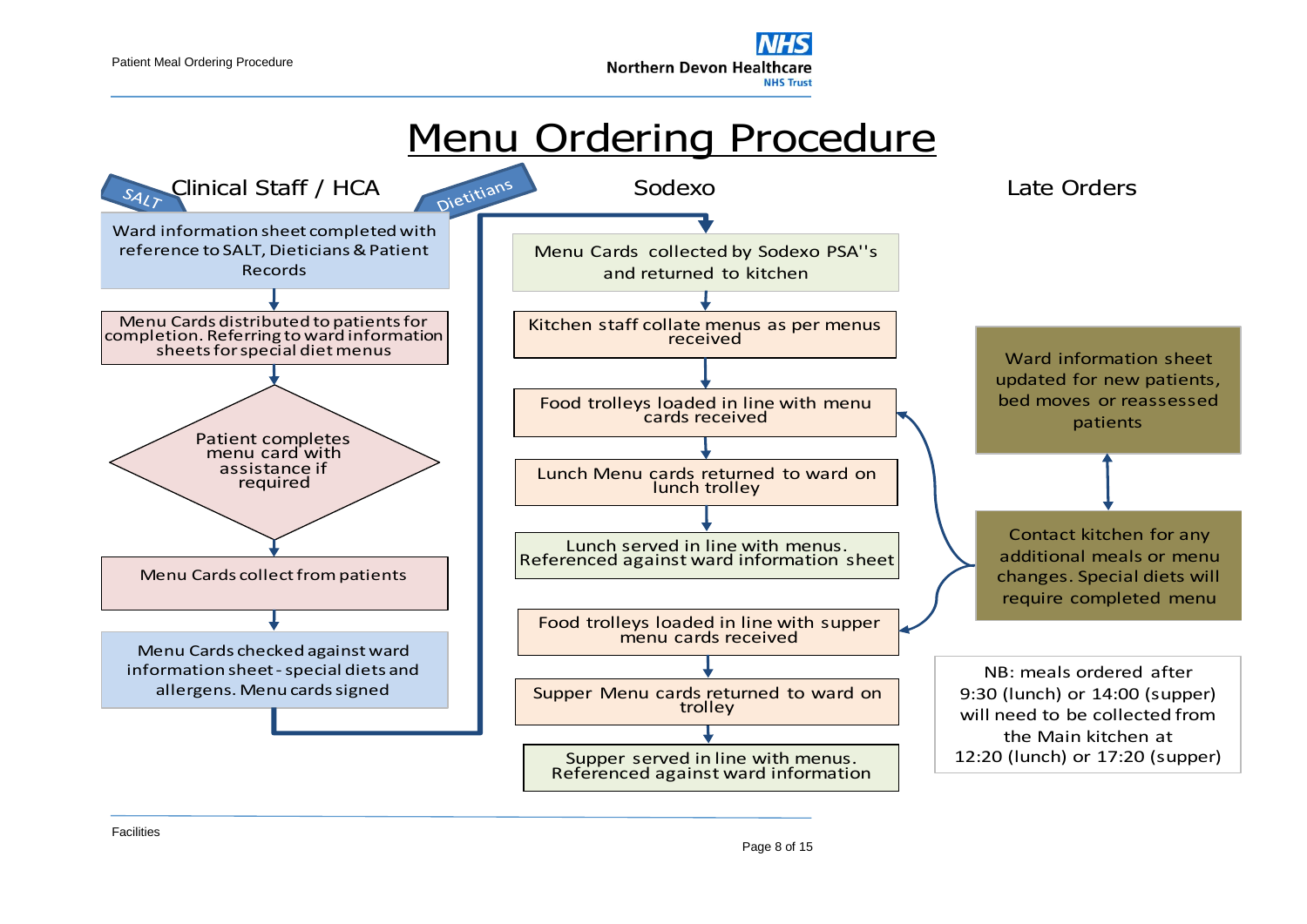# <span id="page-8-0"></span>**5. Ward Service**

#### **Ward Food Service follows the Protected Mealtime Process**



**maintained at all times**

**Nursing staff only to collect red trays at the end of the mealtime. Privacy and dignity should be**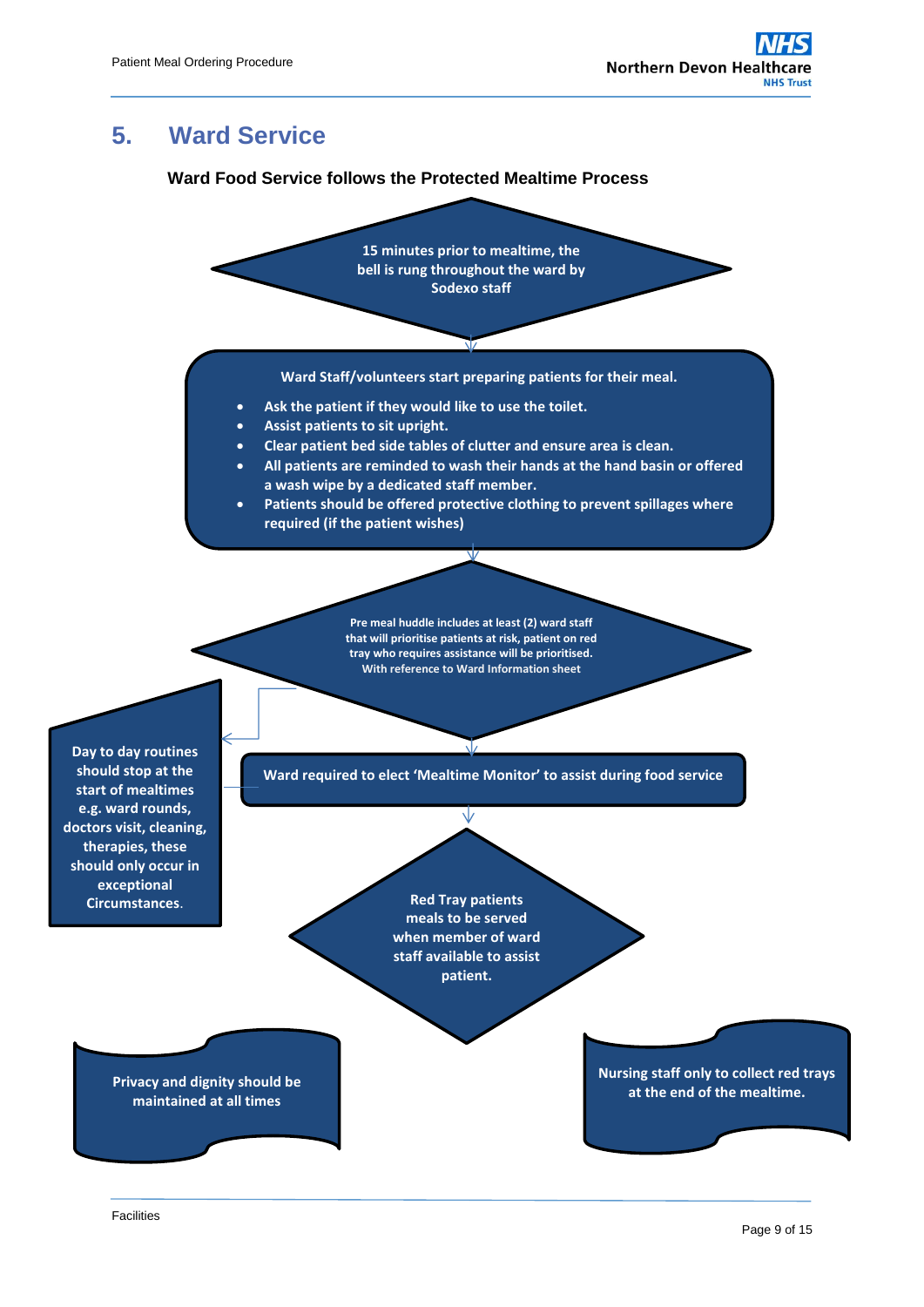- **5.1.** Patients ordering from Allergy Aware or Gluten Free menus should be served first to avoid cross contamination.
- **5.2.** All meals should be served with reference to the Ward Information sheet.
- **5.3.** The menu card is returned to the Main kitchen, Patient Meals department and kept on file for seven days. This is in the case of a complaint or query regarding validity of request.
- **5.4.** In the event that a meal card has been filled out, no patient is present and no valid reason given, a Trust Incident Report form must be completed. Dieticians/SALT may sometimes order two meals of differing textures for a patient assessment/lunch review. If one is not eaten this would not require an incident form to be filled out.
- **5.5.** An inpatients quick bite bag should only be issued when a patient has missed a meal due to treatment or admission after meal service. inpatients quick bite bags may only be issued after a completed/signed menu card is received by the kitchen
- **5.6.** For patients transferred to community sites, individual hot meals are available on request on arrival at the community hospital. Levels 4 Puree and Level 6 Soft and Bite Sized diet meals are held at South Molton Hospital. Other textures can be ordered from the main kitchen at NDDH with 24 hours' notice, excluding weekends.
- **5.7.** In addition to the standard menu and the inpatients quick bite bag the Trust also provides a range of special diets. For the full details of the special diets please refer to section 15 of this procedure or alternatively the information is available on BOB (search 'catering').
- **5.8.** For patients on modified texture of special diet menus; dietitians and SALT should be informed of any ward transfer or transfer to community site.
- **5.9.** For Patients requiring Thickened Fluids, the SALT team are responsible for decisions regarding which fluid consistency is suitable for a patient and updating the patient's notes accordingly, and the nursing staff are responsible for preparation of thickened fluids.

#### <span id="page-9-0"></span>**6. Audit**

- **6.1.** Each ward will be routinely spot checked at least once a month to ensure compliance with protected mealtime's policy
- **6.2.** The Patient Meals office is responsible to check all menu cards are collated and trolleys loaded correctly
- **6.3.** Although every effort must be made to provide the patient with chosen meal this may not always be possible. If another meal is required the kitchen will need to be contacted and 45 minutes notice to provide another meal.
- **6.4.** In the event that a meal card has been filled out, no patient is present and no valid reason given, the contract manger must be informed of any wards that repeatedly fail to follow procedure and a Trust incident form will be completed.
- **6.5.** Records of the number of meals provided against the number of beds per ward will be submitted to the Trust monthly.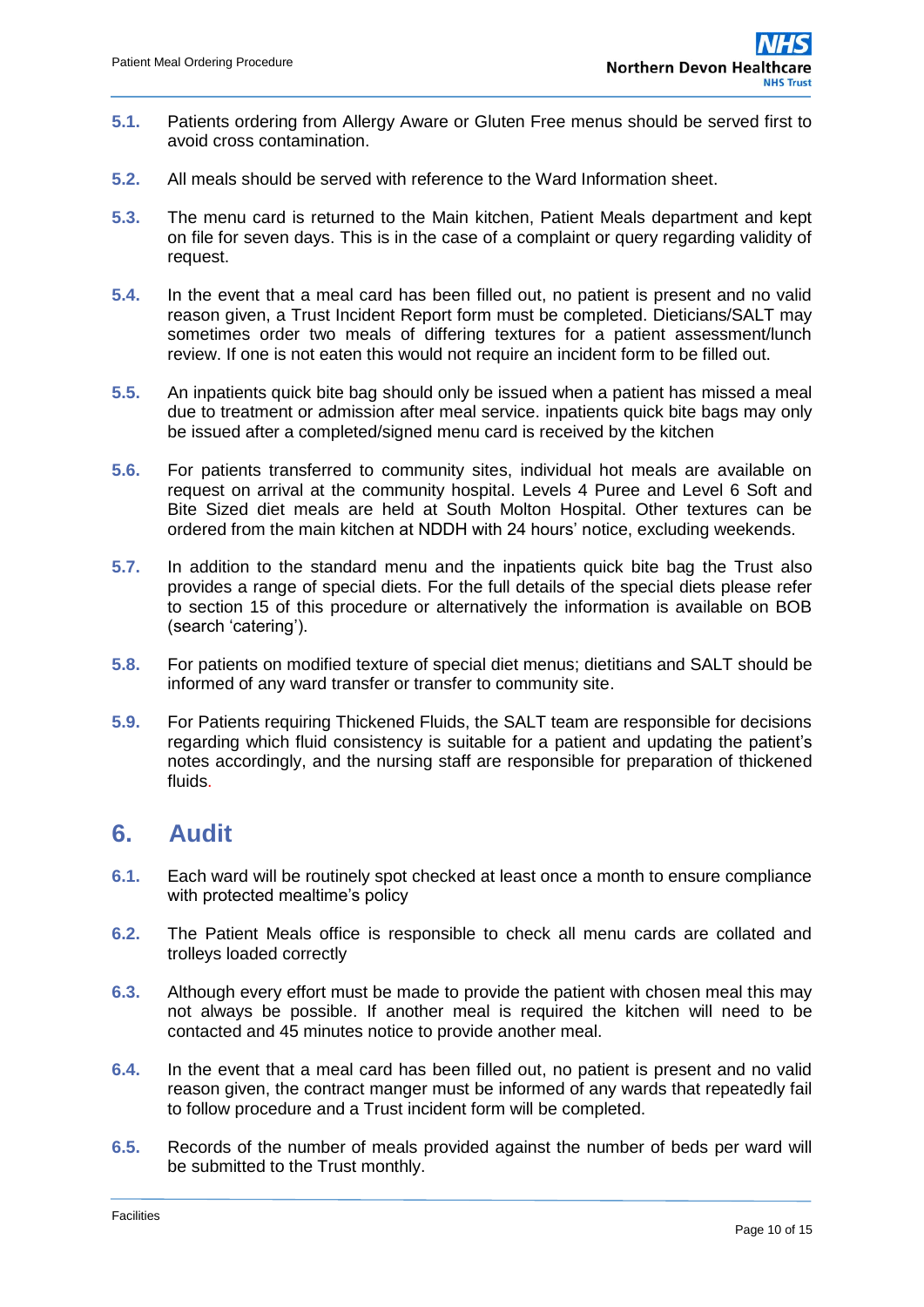#### <span id="page-10-0"></span>**7. Guidelines for the issue of inpatient quick bite bags**

- **7.1.** An inpatient quick bite bag should only be issued when a patient has missed a meal due to treatment or admission after meal service.
- **7.2.** Inpatient quick bite bags will be available from the main kitchen between the hours of 7.00am and 6.30pm. Outside of these hours pre-packed snack boxes will be available for collection from the porters lodge (please note that the kitchen staff or porters will not deliver these boxes they will need to be collected).
- **7.3.** An inpatient quick bite bag will not be issued without a fully completed and signed requisition form, patient's name, and ward are essential.
- **7.4.** Within kitchen hours the pick list should be used and up to one item per section maybe chosen. Outside of kitchen hours we still require the form to be fully completed without the choices being ticked and a standard box will be issued, there will be a vegetarian option available. Please note – Inpatient quick bite bags are not available as modified texture diet or special diet options. Modified texture diet or special diet meals are available from the main kitchen with 40 minutes notice. The main kitchen will be closed after 7pm.
- **7.5.** The kitchen staff and porters will be instructed not to issue an inpatient quick bite bag without the relevant paper work as they will be responsible for these boxes; the form must be fully completed and should be signed by an authorised signatory.
- **7.6.** Allergen information is available on BOB and should be checked by ward staff before completing Quick bite bag requisition
- **7.7.** If not for immediate use inpatients quick bite bags require refrigeration in ward kitchens.

### <span id="page-10-1"></span>**8. Guidelines for the issue of Travel Snack Bags**

- **8.1.** Travel Snack Bags should only be issued travelling from the hospital.
- **8.2.** Travel Snack Bags will be available for collection from the main kitchen between the hours of 7.00am and 6.30pm.
- **8.3.** Travel Snack Bags will not be issued without a fully completed and signed requisition form. Patient's name and originating ward are essential.
- **8.4.** Allergen information is available on BOB and should be checked by ward staff before completing Travel Snack Bag requisition.

#### <span id="page-10-2"></span>**9. 24 hour hot food service**

**9.1.** 24 hour hot food service is available from MAU and Caroline Thorpe kitchens. Menus are available on BOB.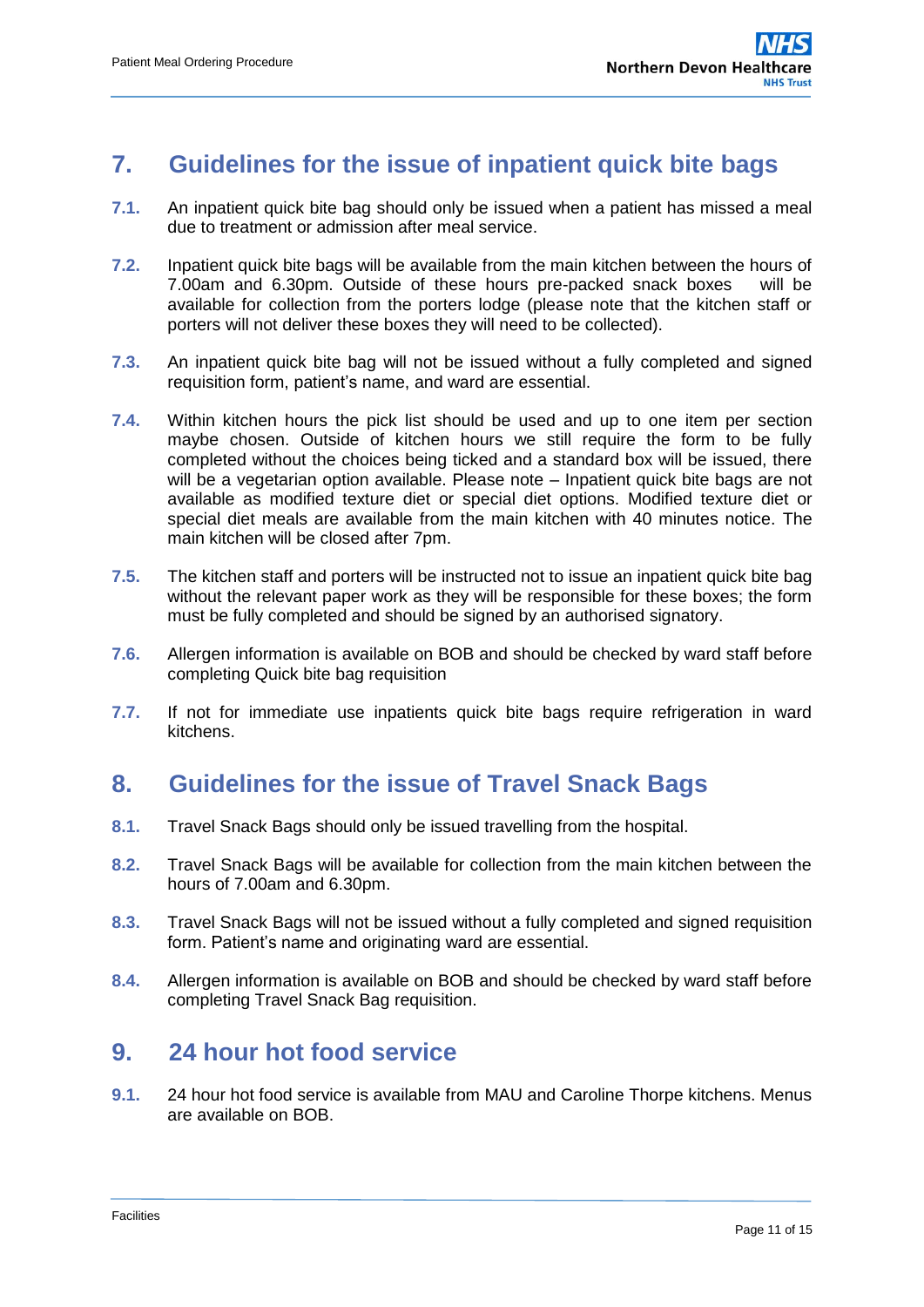#### <span id="page-11-0"></span>**10. Patient's food being brought in**

**10.1.** Food being brought in by patients or patient's family can create a risk of contamination and breach of food safety regulations. If a patient has special requirements the senior nurse should seek advice from the infection control department and refer to Trust Infection Control Food Hygiene Policy.

#### <span id="page-11-1"></span>**11. Ordering oral nutritional supplements and enteral feeds**

**11.1.** Supplements and thickeners can be ordered using the forms available on BOB (search 'supplements'). Forms can be sent down to the kitchen via the food services trolleys (lunch and evening); Order will be returned on the next trolley. Please note cut off times on the order forms. Orders can only be processed with a completed and signed order form. For community hospitals there is an email order set up which can be accessed through BOB (search 'supplements'), please allow 48hrs for delivery.

#### **12. Fresh Fruit**

**12.1.** Fruit is available with every menu and can be requested from the kitchen outside of mealtimes.

#### <span id="page-11-2"></span>**13. Diets Codes and their definition**

- **13.1. H = Healthier Eating.** Dishes/items that have low total fat, salt and added sugar content, and are suitable as part of a healthy balanced diet. Choices are lower in fat, salt and sugar and are suitable choices if you have been advised to follow a 'healthier' diet for example for your diabetes or for your heart health or if you are trying to lose weight
- **13.2. E =High Energy.** Dishes that are particularly high in calories and are suitable choices if you have a small appetite or require food high in energy due to your illness, weight loss or surgery.
- **13.3. V = Vegetarian.** Suitable for lacto-ovo vegetarians where milk, eggs and their products are consumed but excludes all meat, poultry, fish and ingredients or products derived from these e.g. gelatine and rennet.
- **13.4. EC = Easy to Chew** Normal, everyday foods of a soft/tender texture that require less chewing and reduce the risk of choking. It is not intended for people where there is an identified increased risk of choking, or people who are unsafe to eat without supervision.
- **13.5. M/C =** May Contain

#### <span id="page-11-3"></span>**14. Diets that require non-standard menu**

**14.1. Modified Texture:** A diet of a specific texture which can be managed by a person with eating or swallowing difficulties. The following menus are available: IDDSI Level 3 - liquidised Level 4 - pureed, Level 5 - minced and moist and Level 6 - soft and bite sized. Please refer to SALT for guidance on swallowing recommendations.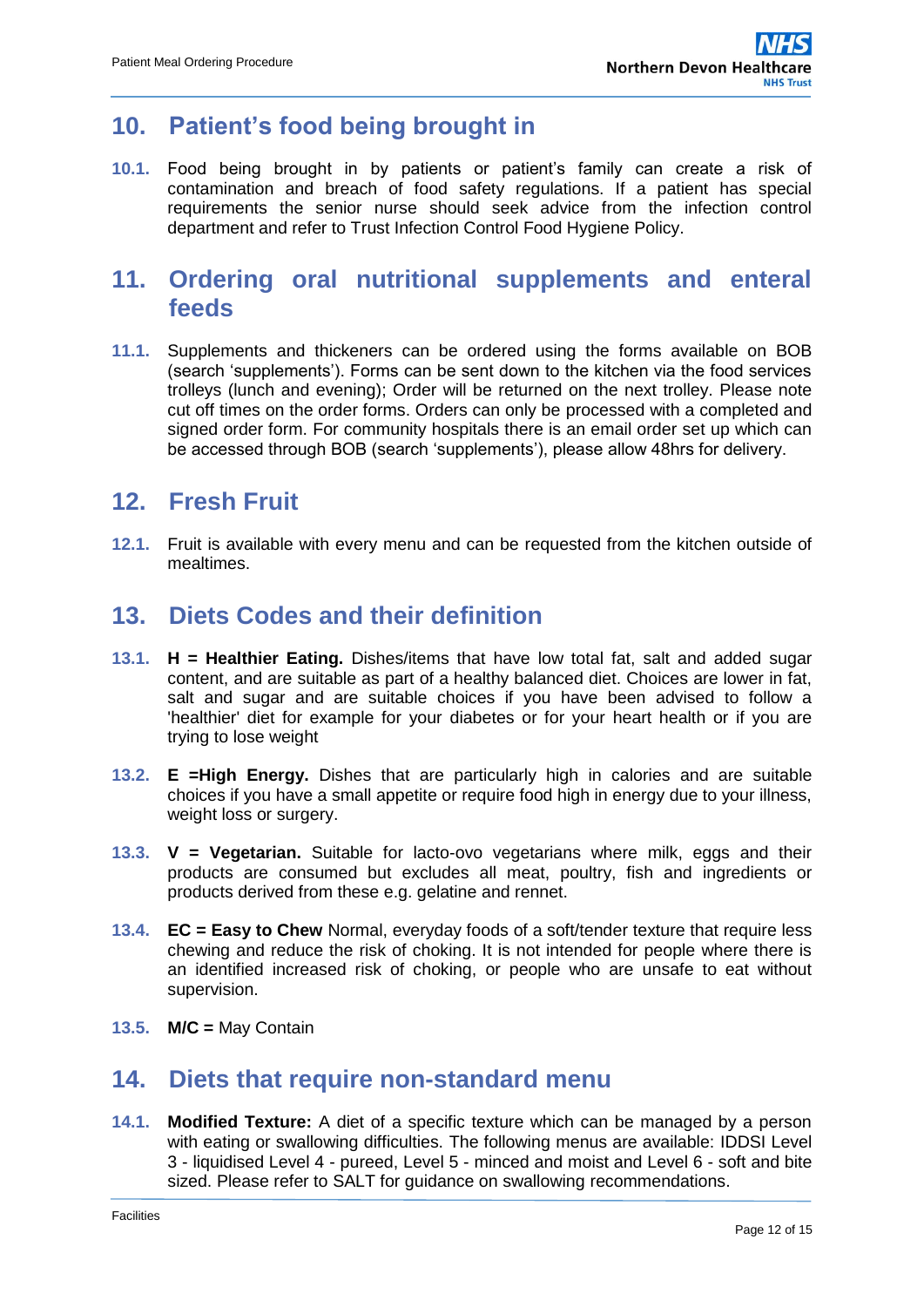- **14.2. For patients requiring reduced sugar or reduced fat diets:** Nutritional information is available on BOB. Patients should be monitored as per standard process and referred to dietitians if they meet referral criteria as per the nutrition policy.
- **14.3. Diets for patients who are malnourished:** will require input from the Dietitian. Please refer the patient for the Dietitian to arrange the menu choices. Nutritional information is available on BOB
- **14.4. Fortified** Calorific values of all meals and special diets are available on BOB. Should additional items be required please contact the dietitians.
- **14.5. Allergy diets e.g. cow's milk protein, egg, or nut-free:** Allergy Aware and gluten free menus are available on BOB. For specific requirements allergy and ingredient information is available on BOB (search catering). If patient allergy requirements are unlisted dietitians should be contacted.
- **14.6. Other special diets:** Diets such as low potassium or low sodium will require input from the Dietitian. Please refer the patient for the Dietitian to arrange the menu choices.
- **14.7. Other alternative menus available:** Halal, Kosher & Vegan meals are also available, copies can be found on BOB. Other meals on standard menus may also be suitable, please consult the nutrition information.
- <span id="page-12-0"></span>**15. Special Diet Menus currently Available**

Halal

Kosher

Vegan

Children's extra choices

Allergy Aware

Gluten Aware

24 Hour

Finger Food

Hot Finger Food

Inpatient quick bite bag

Travel box

Renal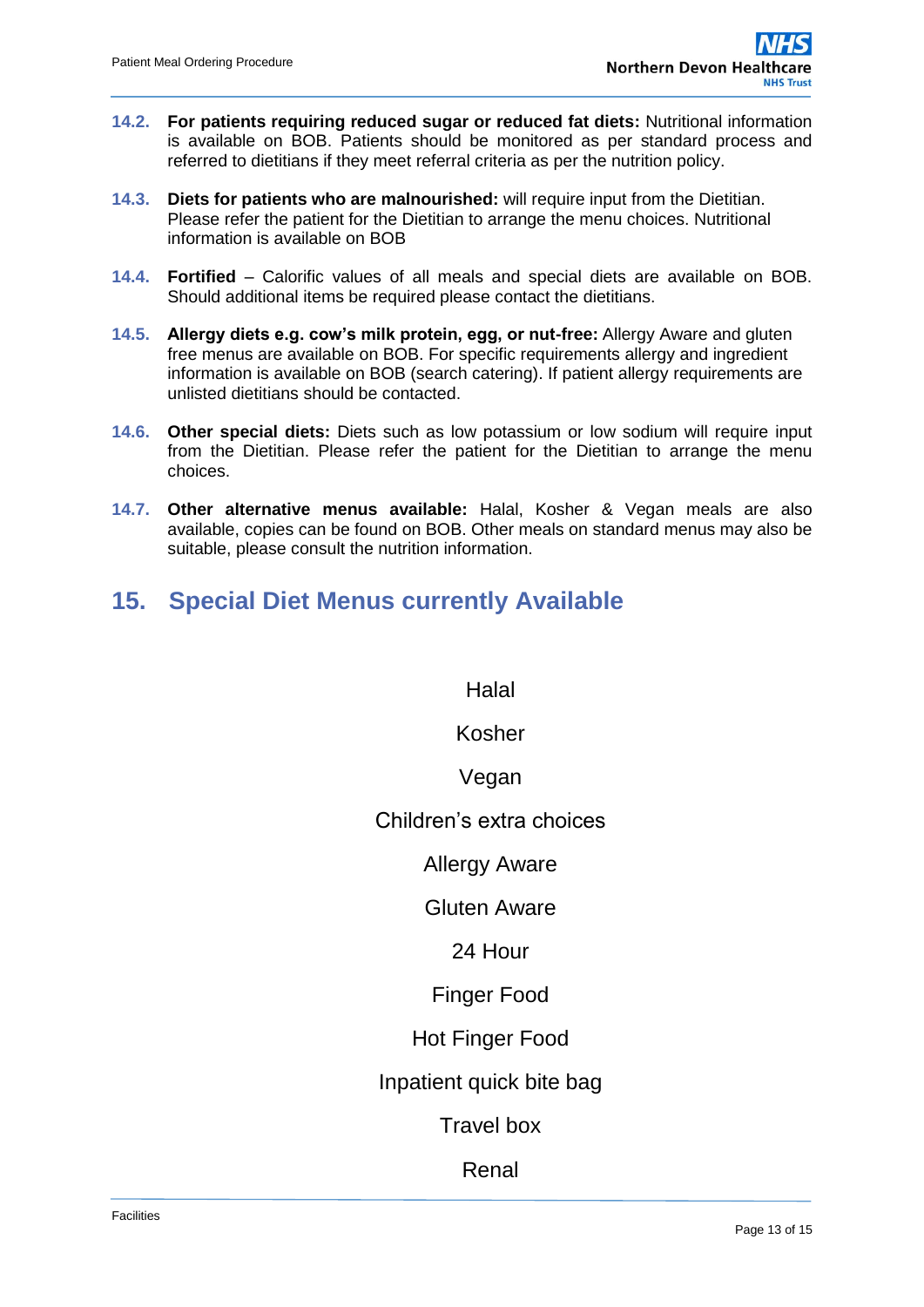# <span id="page-13-0"></span>**16. Modified Texture Menus currently Available**

Liquidised – Level 3 Pureed – Level 4 Minced & Moist – Level 5 Soft & Bite sized – Level 6